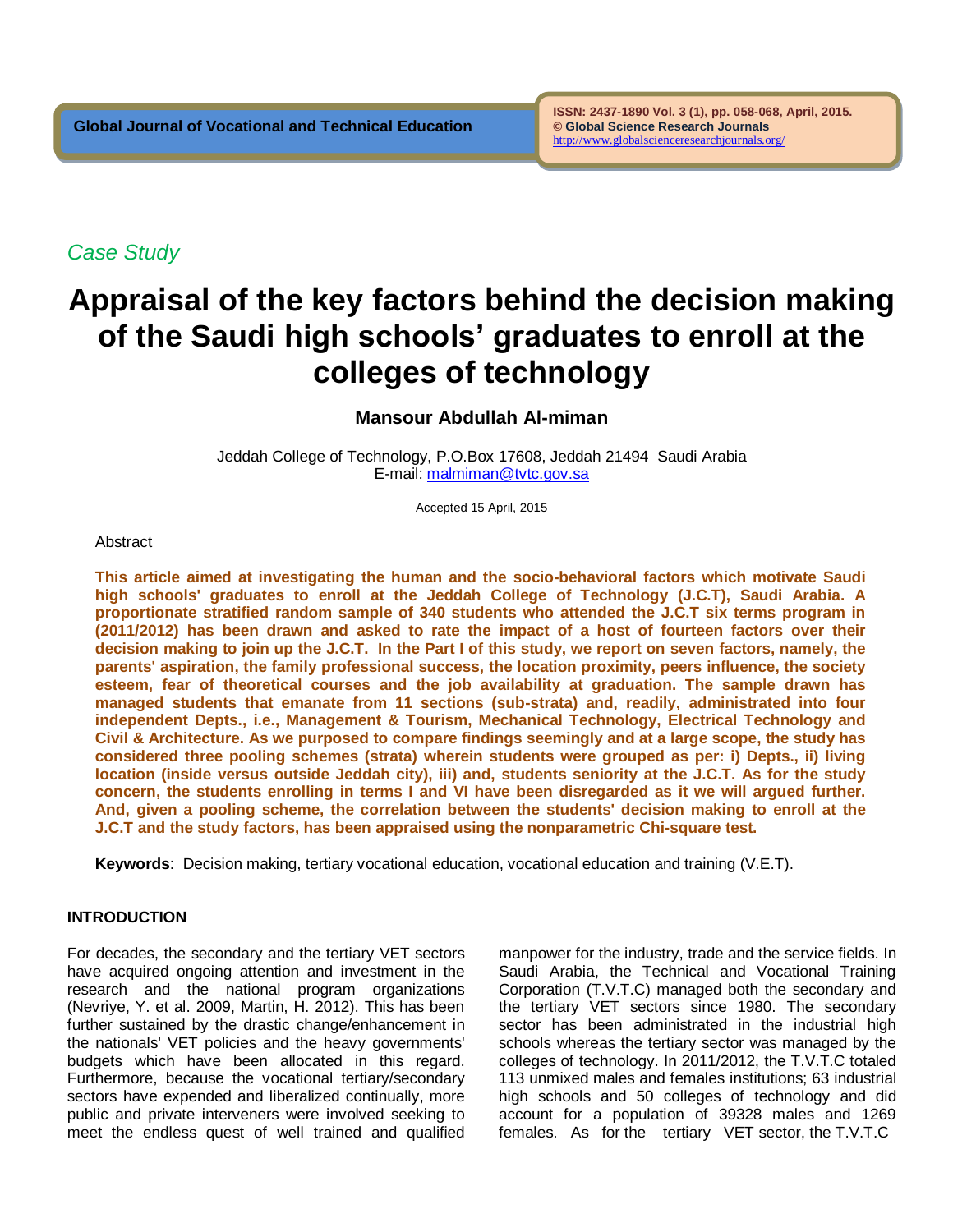|                 | Year                     |       |       |       |                              |                         |                              |
|-----------------|--------------------------|-------|-------|-------|------------------------------|-------------------------|------------------------------|
| Country         | 2005                     | 2006  | 2007  | 2008  | 2009                         | Mean<br>$(2005 - 2008)$ | Std. Dev.<br>$(2005 - 2008)$ |
| New Zealand     | 25.16                    | 25.91 | 28.09 | 28.25 |                              | 26.85                   | 1.55                         |
| Hong Kong       | 59.70                    | 57.20 | 38.47 | 28.62 |                              | 46.00                   | 14.97                        |
| Malaysia        | $\overline{\phantom{a}}$ | 60.72 | 50.28 | 34.40 | 60.72                        | 48.47                   | 13.25                        |
| U.K             | 31.62                    | 28.76 | 24.33 | 22.20 |                              | 26.73                   | 4.25                         |
| North America   | 23.07                    | 24.96 | 21.71 | 21.15 |                              | 22.72                   | 1.70                         |
| Korea, Rep      | 8.68                     | 9.51  | 9.04  | 10.14 |                              | 9.34                    | 0.63                         |
| Tunisia         | 50.13                    | 48.62 | 49.82 | 46.14 | $\qquad \qquad \blacksquare$ | 48.68                   | 1.81                         |
| Norway          | 49.10                    | 44.85 | 47.25 | 46.80 |                              | 47.00                   | 1.74                         |
| <b>O.E.C.D.</b> | 25.16                    | 26.46 | 25.07 | 26.19 | ۰                            | 25.72                   | 0.71                         |
| Finland         | 34.37                    | 33.36 | 31.65 | 32.46 | $\qquad \qquad \blacksquare$ | 32.96                   | 1.17                         |
| France          | 34.47                    | 34.61 | 36.07 | 37.00 |                              | 35.54                   | 1.21                         |
| Iran            | 23.50                    | 30.29 | 27.92 | 20.84 |                              | 25.64                   | 4.26                         |
| Spain           | 22.67                    | 23.42 | 25.07 | 27.26 | $\overline{\phantom{a}}$     | 24.61                   | 2.03                         |
| Australia       | 21.50                    | 20.57 | 20.21 | 19.85 | $\overline{\phantom{a}}$     | 20.53                   | 0.71                         |
| Denmark         | 55.50                    | 53.73 | 53.64 | 52.14 |                              | 53.75                   | 1.37                         |

**Table 1:** 2005-2008 public expenditure *per* student for tertiary public and private education sectors

provides 38 specialties and the average teachers/students ratio was about 1:14.

In 2012/2011, the T.V.T.C has been allocated a public expenditure budget which amounted to 1278.744 Million (USD) (4 % more than in 2011/2010 and 8.11 % more than in 2010/2009). According to the Saudi Central Department of Statistics & Information, the spending *per* student in 2010/2011 as regards the general governmental and private education sectors was 4558 (USD), however, it attained 6073 (USD) for the governmental and private VET sectors. Likewise; worldwide the public expenditure has charted the same upward slopping trend (e.g., O.C.D.E., North America, etc.). Yet, for a couple of the developed countries, the tendency has been less contrasted in that regard, partly, due to the heavy involvement of the private sector in financing the general and the VET programs. Table 1 shows the total public expenditure *per* student for the general and VET public and private tertiary sectors as a percentage of the G.D.P *per* capita (World Bank source). To date, much work has been carried out to assess the students' decision making process as for the high school graduates enrolling in the tertiary education institutions (Fernandez, J. L. 2010). Because of the prompt pace at which the policies and the education programs change to meet national and international labor market standards, high schools' graduates have been coming up against a problematic issue whenever choosing the 'best' institution to enroll in for career making. Earlier, O'Neil et al. (1979) suggested a career decision making model which has

appraised the vocational behavior of students wherein six factors have been considered, namely, the individual, the societal, the familial, the socio-economic, the situational and the psychosocial-emotional determinants. The factors impact was assessed as to the sex role socialization and the career decision making process. Later, new empirical and formal models have attempted to shape the influence of the economic and/or sociobehavioral factors on the students' decision to enroll in the VET and general education sectors. These models have fallen into three major classes (Fernandez, J. L. 2010): i) economic; ii) sociological; iii) and, hybrid models.

The economic models -also referred to as human capital models- emphasize the human capital investment which relates to the students' decision making to choose the 'ideal' curriculum/institution to enroll in. It was agreed that the economic models emphasized, rather, the students' intent to minimize the tuition fees/perceived profits ratio. In Elwood et al. (2000), Avery et al. (2004) and Long (2004), the human capital models have been developed to address the association between the institution choice and a host of economic predictors. Elwood et al. (2000) stressed the influence of the family income upon the institution selection process. Avery et al. (2004) studied the impact of the financial aid afforded by the government and the education institutions to motivate students to join up their programs. Long (2004) applied conditional logistic choice model to ascertain colleges decision changes over time.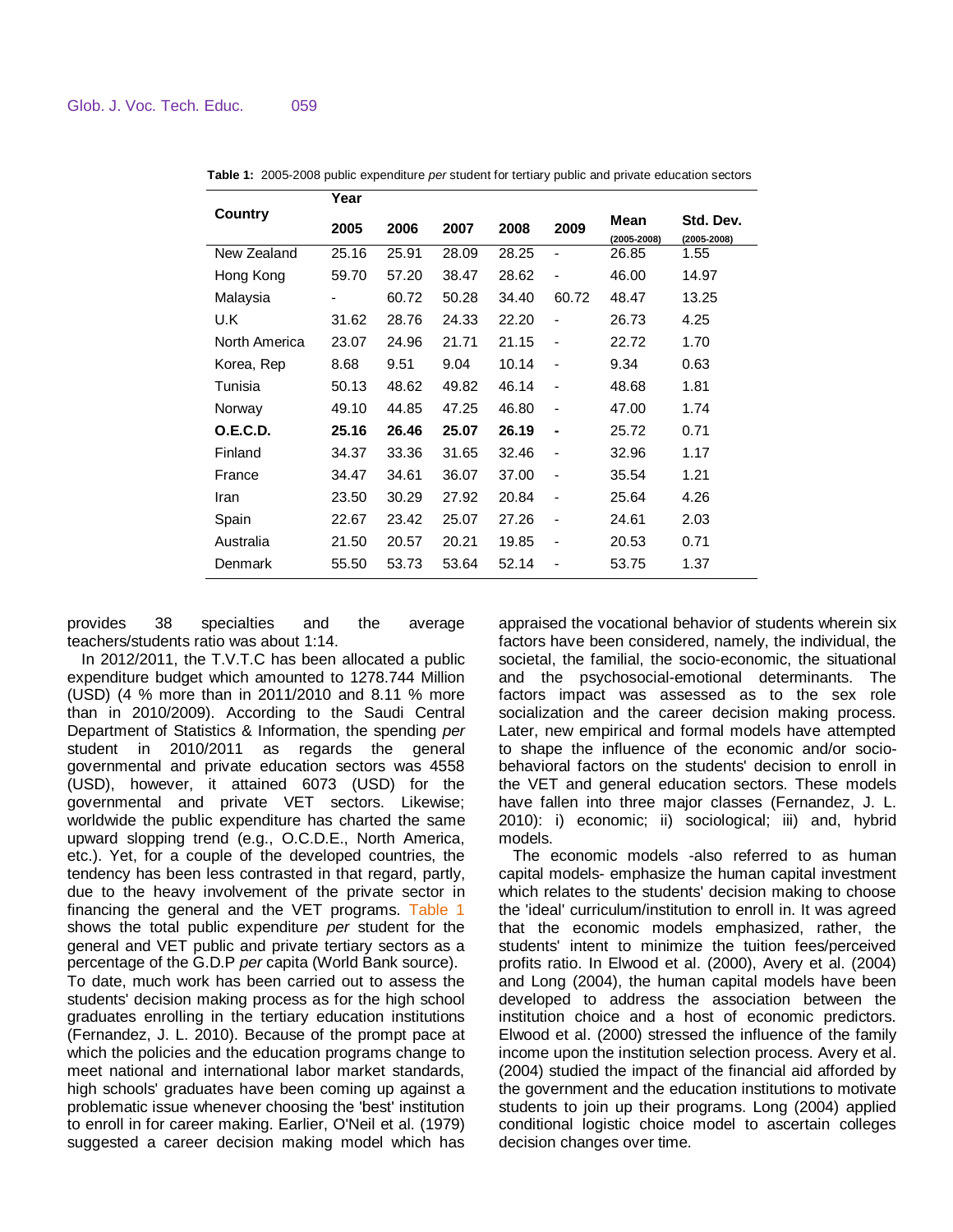|                      |                 | Dept. | M&T M.T<br>Dept. | E. T<br>Dept. | $C$ & $A$<br>Dept. |     |
|----------------------|-----------------|-------|------------------|---------------|--------------------|-----|
| Progr                | <b>Term II</b>  | 42    | 39               | 14            | 19                 | 114 |
| am<br><b>Terms</b>   | <b>Term III</b> | 30    | 26               | 10            | 5                  | 71  |
|                      | <b>Term IV</b>  | 24    | 24               | 15            | 8                  | 71  |
|                      | <b>Term V</b>   | 25    | 29               | 17            | 13                 | 84  |
| Stratum size (Dept.) |                 | 121   | 118              | 56            | 45                 |     |
| Sample size          |                 | 340   |                  |               |                    |     |

**Table 2:** Proportionate stratified random sample *as per* Depts. and J.C.T program terms

The sociological models, however, pay much attention to the student's socio-behavioral factors which may legitimize the alternative choices one may have as for a particular institution/program. Accordingly, the parental influence, the high school G.P.A, the location proximity and the society esteem, to cite some, are interesting factors which need be considered. Earlier, Hearn (1984), Hossler et al. (1999) highlighted the traditional status achievement as starting point of the major sociological models. MacDonough (1997) and Hossler et al., (1999) argued that, likewise the economic models, the social and cultural capitals stimulate productivity and boost student's aspirations. They also advocated that the social and the cultural capitals are mutually interacting and, to a large scale, they are related with the social networks.

Even though, the human capital and the socio-cultural models have greatly contributed to shape the students' strategies *vis-à-vis* the institutions selection process, still some lack remains as reported by Manski et al. (1983). A more efficient approach to address such an issue is by combining models in that regard both the economic and the socio-cultural factors were associated, contingently. Jackson (1982), Chapman (1981), and Hanson et al.(1989), among others, devised methods which coped with such an approach.

The paper falls in the hybrid paradigm and seeks to appraise the statistical association of a host of socioeconomic factors with the students' decision making enrolling at the J.C.T. As we have quoted beforehand, part I of this study will consider the following factors, the parents' aspiration, the family professional success, the location proximity, peers influence, the society esteem, fear of theoretical courses and the job availability at graduation. For the sake of scope, we investigated three pooling schemes of the students being surveyed, i.e., as per Depts., seniority, and living location.

Henceforth, the paper text will be structured as it follows. Section 2 establishes the study experimental frame and draws on important descriptive statistics. Section 3 discusses the research findings relating to the Chi-square tests in accordance to the students pooling schemes. Also, a formal ranking method in set forth in order to fitly apprise the prevalence of the factor/students' decision making association one another. Finally, section 4 will recap important findings which have come out the study analysis.

#### **EXPERIMENTAL WORK**

The study has been concerned with the students' population attending the J.C.T six terms (II through V) program. A questionnaire-based approach has been consented to know how the students' decision making do correlate with one another of the study factors. The magnitude of the responses was ranked according to the five-point Likert scale (Rensis L. 1932), namely, totally agree, mostly agree, neutral, mostly disagree and totally disagree. For the population representation of the students at the J.C.T, we employed a Proportionate Stratified Random Sampling (P.S.R.S) technique. The questionnaire has been administered to 340 candidates who have been P.S.R.S sampled from a population of 2359 students enrolling in term II through V. As we claimed earlier, the study has disregarded students being registered in term I because they have a little familiarity with the socio-professional environment of the J.C.T. Similarly, the students of term VI have been also discounted in that they were attending internship trainings at the study time. Table 2 displays the student's counts as per Depts. and program terms.

Presently, the M. & T. will stand for Management & Tourism Department. M.T. for Mechanical Technology Department., E.T. for Electrical Technology Department. and, C. & A. for Civil & Architecture Department.

The study survey has shown that 42% of the students were aged 18 to 20 years and 57.6% were 20 years old or higher. Only 9.4% of the students live outside the Jeddah city. With regard to the secondary school, 64.0% of the students hold a science major diploma from a general secondary high school and only 18.2% have an industrial major diploma. The remaining proportion of the students did emanate from the theology or the commercial fields, in general. Regardless of the original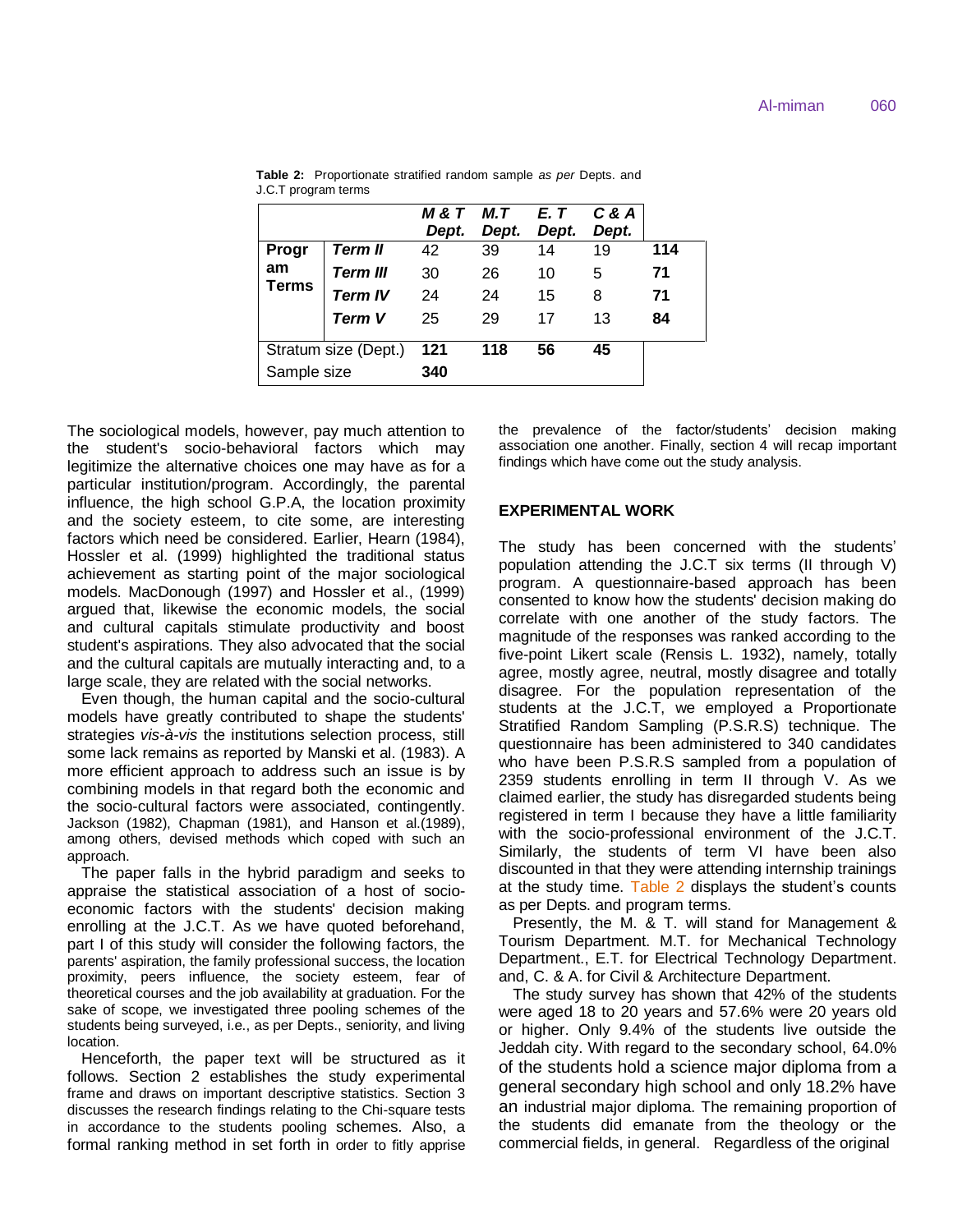

**Figure 1.** Students' responses frequencies regarding the "parents' aspiration" factor

secondary schools, the students high school G.P.A(s) accounts for 20.3% scoring between 60/100 and 75/100; 55% between 75/100 and 85/100 and, 22.3% having G.P.A(s) 85/100 to 95/100. It is noteworthy that only 0.6% of the students who have been sampled have G.P.A(s) 95/100 and above.

Now, concerning the family incomes, we discriminated five monthly salary classes: 17.0% of the students' families earned less than 800 USD; 25.9% earned between 800 USD and 1600 USD; 19.1% from 1600 USD to 2666 USD; 24.4% from 2666 USD to 4000 USD and finally, 11.1% of the students' families received more than 4000 USD. Given the Saudi average middle class income of 2400USD (2011/2012), almost 62% of the students' families fall in the middle social class.

# **DATA ANALYSIS AND FINDINGS**

Basically, the nonparametric Chi-square test which has been employed in this study provides means to assess the hypothetical association between the categorical factors. Given a significance level of 5%, we set out  $(H_0)$ hypothesizing that the study factors, one another, are not correlated (statistically independent) with the students' decision-making. We calculate, then, a  $\chi^2$  statistics and position it relatively to the rejection zone to infer about the statistical significance of the difference between the observed and the expected values (i.e., find out whether the difference between the observed and expected values is due to pure chance, solely).

The students' responses according to the five-point Likert scaling could be viewed as ordinal, decreasingly, totally agree, mostly agree, neutral, mostly disagree and totally disagree. Hereinafter, for the Chi-square test and given the threshold of 5% level, the test significance level may fall in one of the following; marginal (10%≤p), fair (5%≤p≤10%), good (1%≤p≤5%), high (1‰≤p≤1%) or excellent (p≤1‰). The statistical analysis and the data survey will be performed using the Minitab14™ software.

# **Students pooling as per Depts.**

In this section we pooled students into Depts. (4 strata). Because of the safeguard Chi-square assumption, namely, the expected values must be greater than 5, the students' count of "totally agree" and "mostly agree" were toted up and reinstated "agree". Likewise; the students' count of "totally disagree" and "mostly disagree" were toted up and reinstated "disagree". Notice, this assumption will hold true for §section 3.1, solely.

Appendix A (a) depicts the count and the percentage of the students responses as for the "parents' aspiration" factor. The students responses count when represented in the histogram (see Figure 1), indicates that the proportion of the students responses which emanate from the E.T. Dept. shows a slightly upwards trend as we move from "agree" through "disagree" via the "neutral" responses. Conversely, the trend was decreasing as for the C. & A. Dept. The variation of the students responses regarding the remaining Depts. was, rather, flat concave/convex. At 5% of significance level, the Chisquare test p-value equals 0.034 suggesting good association. Therefore, the "parents' aspiration" factor is likely to impinge the students' decision making to join up the J.C.T. And, the "parent's aspiration" and the J.C.T enrollment are mutually correlated. One cell, however, has expected count of 4.32 and does contribute 0.107 to the 13.616 total chi-square (tolerable at some extent).

Appendix A (c) shows the counts and the percentage of the students' responses as to the "location proximity" factor. The histogram shown in Figures 2 related to the students counts given in Appendix A (c) and indicates that the proportion of the students response of the M.T. and E.T. Depts. increases as we move from "agree" through "disagree" via the "neutral" responses. However,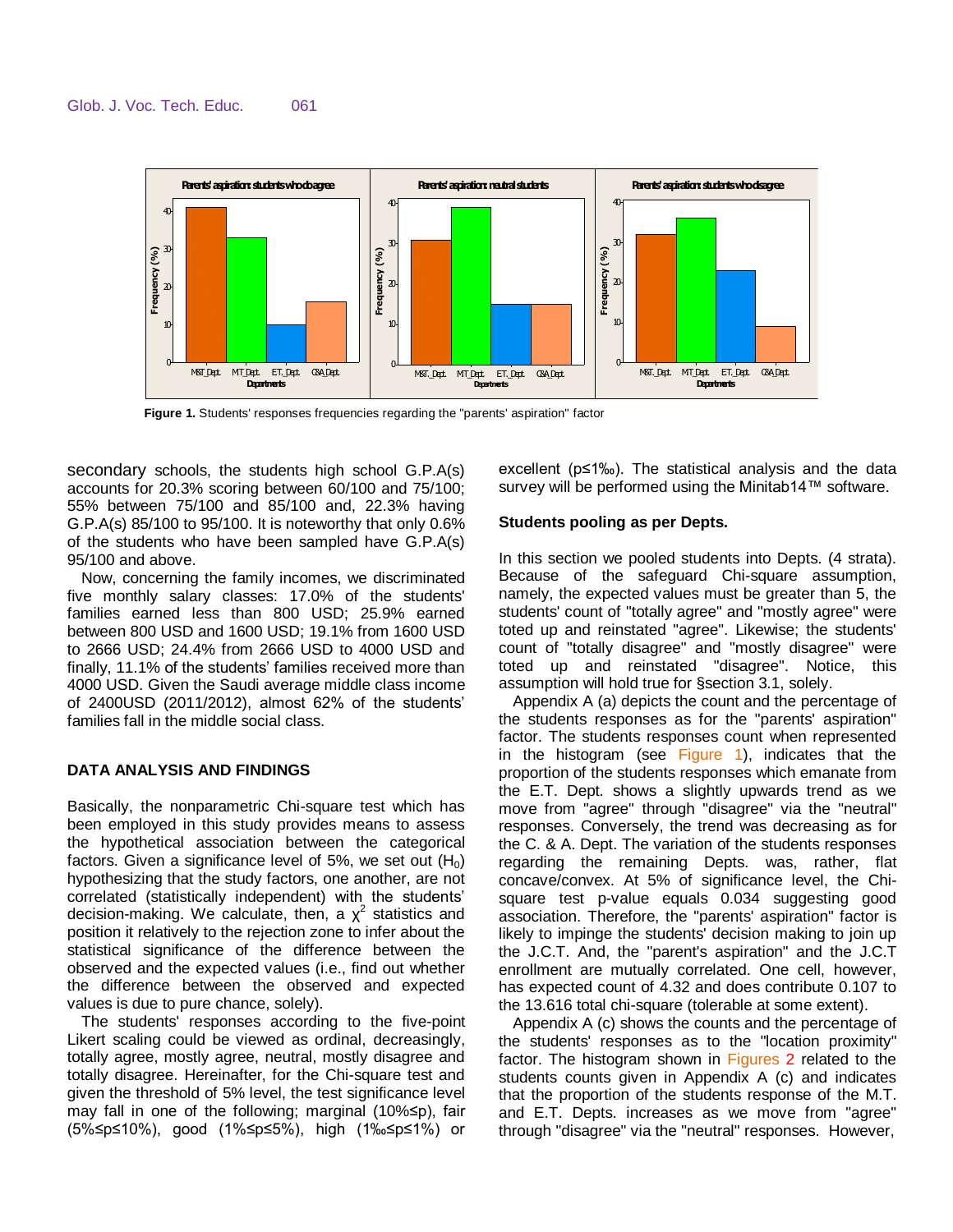

**Figure 2:** Students' responses frequencies regarding the "location proximity" factor



**Figure 3** Students' responses frequencies regarding the "society esteem" factor

the trend is flat concave regarding both the M. & T. and the C. & A. Depts. At 5% of significance level, the Chisquare p-value equals 0.003 suggesting high significance of the test. The students' responses as sorted by Depts. for the influence the "location proximity" may have on their decision making to enroll at the J.C.T is, manifestly, not due to random variation, solely. The "location proximity" and the J.C.T enrollment are highly correlated. Appendix A (e) depicts the counts and the percentage of the students' responses regarding the "society esteem" factor. The students responses enrolling at the C. & A. and M.T. Depts. follows nearly a flat concave pattern when moving from "agree" through "disagree" via the "neutral" responses (see histogram in Figure 3). The trend as for the E.T is increasingly slopping and the proportion of the students' responses which emanate from the M. & T. Dept. are stationary. At 5% of significance level, the Chi-square p-value equals 0.024 which denotes a good association. The student's responses as sorted by Depts. for the influence the "society esteem" factor may have on them regarding the J.C.T. enrollment is not due to random variation, solely. On account of, the "society esteem" factor and the students' decision making to join up the J.C.T are found correlated.

Appendix A (b) shows the count of the students' responses about the "family professional success" factor. Given 95% of C.I, the Chi-square p-value equals 0.090 indicating a fair significance of the test. As a result, we fail to reject the null hypothesis of no association between the student's decision making to join up the J.C.T and the "family professional success" factor. Likewise; the Chisquare test which relates to the "job availability at graduation" factor (see Appendix A (g)) has a p-value of 0.079 and advises a fair significance. Hence, at 95 % of C.I., both the "family professional success" and the "job availability at graduation" factors were found irrelevant to the students' decision making to enroll at the J.C.T.

The Chi-square tests for the remaining factors, namely, "peers influence" and "fear of theoretical courses" have pvalues of 0.421 and 0.199, respectively, pointing out that we fail to reject the null hypothesis of no association between the students decision making to join up the J.C.T and these. Table 3 gives the Chi-squares and the p-values of the study factors when students were pooled as per Depts.

#### **Students pooling as per seniority**

Presently, the purpose is to investigate the hypothetical association between the study factors, one another, and the students' decision making to enroll at the J.C.T wherein the students were pooled according to the seniority scheme. Two strata have been considered,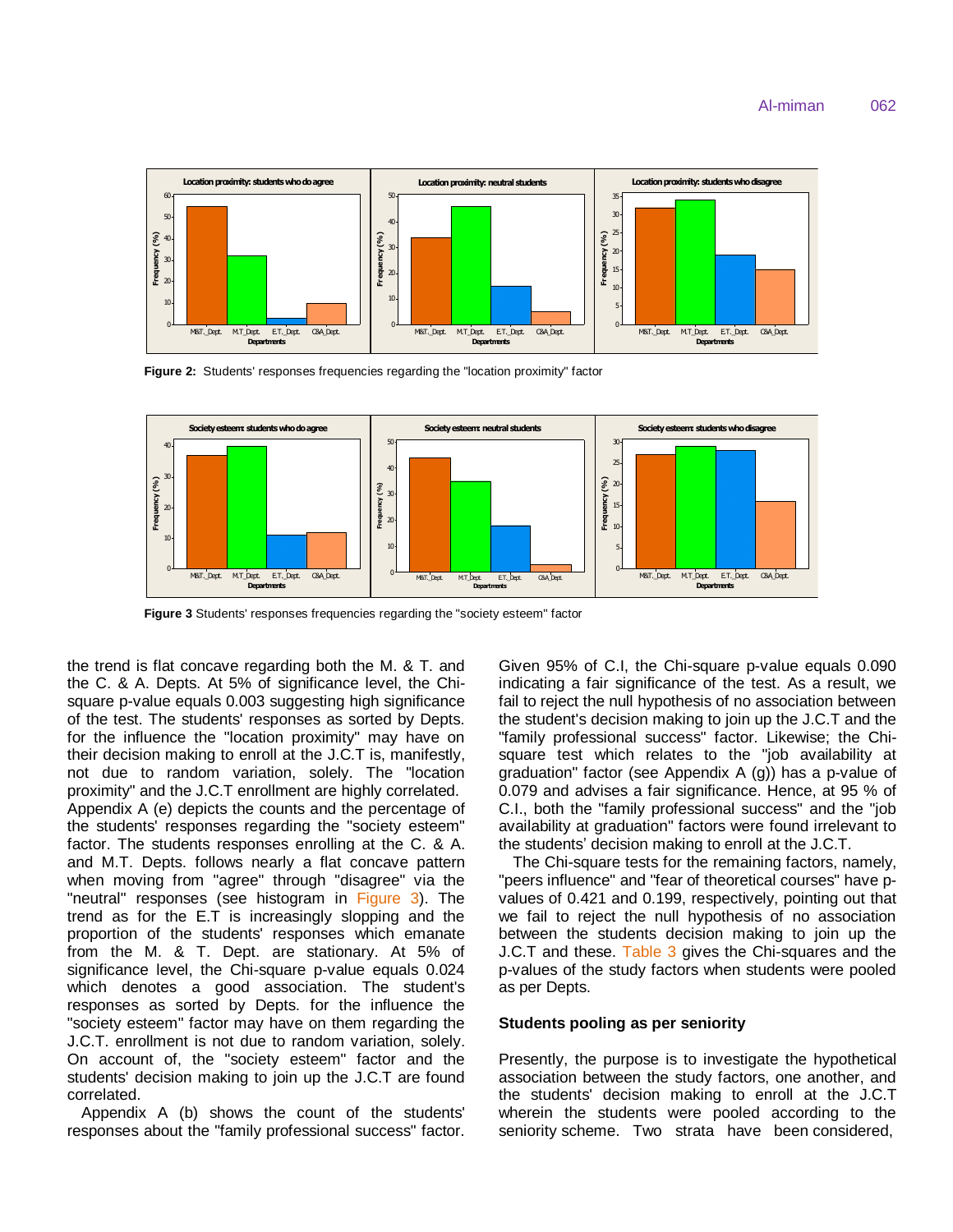|                                          |            | <b>Factors</b>         |                                         |                           |                               |                                  |                                     |                                         |
|------------------------------------------|------------|------------------------|-----------------------------------------|---------------------------|-------------------------------|----------------------------------|-------------------------------------|-----------------------------------------|
| Chi square test<br>as per pooling scheme |            | Parents'<br>aspiration | Family<br>Professiona<br><b>SUCCESS</b> | Location<br>proximit<br>у | <b>Peers</b><br>influenc<br>е | <b>Societ</b><br>у<br>estee<br>m | Fear<br>οf<br>theoretica<br>courses | Job<br>availability<br>at<br>graduation |
| Pooling as per                           | p-value    | $0.034*$               | $0.090^{(F)}$                           | $0.003**$                 | $0.421^{(M)}$                 | $0.024*$                         | $0,199^{(M)}$                       | $0.079^{(F)}$                           |
| Depts.                                   | Chi-square | 13.616°                | 10.937                                  | 19.835                    | 6.022                         | 14.583                           | 8.575                               | 11.323                                  |
| Pooling as per<br>living location        | p-value    | $0.978^{(M)}$          | $0.024*$                                | $0.018*$                  | $0.591^{(M)}$                 | $0.783^{M}$                      | $0.399^{(M)}$                       | $0.620^{(M)}$                           |
|                                          | Chi-square | 0.449                  | 11.244                                  | 11.863°                   | 2.808                         | 1.742                            | 4.051                               | $2.640^{\circ}$                         |
| Pooling as per                           | p-value    | $0.525^{(M)}$          | 0.339 <sup>(M)</sup>                    | $0.541^{(M)}$             | $0.080^{(F)}$                 | $0.17^{(M)}$                     | $0.371^{(M)}$                       | $0.029*$                                |
| seniority                                | Chi-square | 3.199                  | 4.532                                   | 3.103                     | 8.326                         | 6.413                            | 4.266                               | 10.771                                  |

**Table 3:** Chi squares and p-values of factors tests of association regarding the pooling scheme

°Cell with expected count<5; <sup>(M)</sup> Marg. Sig.(p≤1); <sup>(F)</sup>Fair Sig. (p≤0.10); \*Good Sig.(p≤0.05); \*\*High Sig.(p≤0.01); \*\*\*Excellent Sig.(p≤0.001).

namely, junior (terms II & III students) and elder (terms IV & V students).

Appendix B (g) depicts the count and the percentage of the students' responses pertaining to the "job availability at graduation" factor. The variation of the students' responses among the junior and the elders features, rather, a 'saw tooth' pretense as we track the students responses, "totally agree", "mostly agree", "neutral", "mostly disagree", and "totally disagree", sequentially. Given 5% of signifiance level, the Chi-square p-value equals 0.029 suggesting a good significance level of the test. Hence, the responses as sorted by seniority for the influence the "job availability at graduation" may have on the students' decision making to enroll at the J.C.T cannot be attributed to random variation, solely. The "job availability at graduation" is, therefore, correlated with the students' decision making.

Appendix B (d) shows the count of the students' responses as for the "peers influence" factor. The Chisquare p-value is 0.080 and it points out a fair significance of the test. Clearly, at 95% of C.I., we fail to reject the null hypothesis of no association between the students' decision making to join up the J.C.T and the "peers influence" factor.

The Chi-square tests when applied to the remaining factors, namely, the "parents' aspiration", the "familial professional success", the "location proximity", the "society esteem" and "fear of theoretical courses" were inconclusive at 5% of the significance level. Table 3 shows the p-values and the Chi-squares of the study factors when students were pooled as per seniority.

## **Students pooling as per living location**

In this section, we seek to investigate the statistical association between the study factors, one another, and the students' decision making to join up the J.C.T. The

students have been pooled as to their living location, thus, two strata may be considered, i.e., inside Jeddah city versus outside Jeddah city. As in the foregoing, the students responses were decreasingly labeled, totally agree, mostly agree, neutral, mostly disagree and totally disagree.

Appendix C (b) displays the counts and the percentage of the students' responses as to the "family professional success" factor. The proportion of the students responses both living inside and outside the Jeddah city features a 'saw tooth' like pattern as we cross the responses "totally agree", "mostly agree", "neutral", "mostly disagree" and, "totally disagree, in order. Given 5% of significance level, the Chi-square p-value equals 0.024 suggesting a good significance of the test. The students' responses as to the association of the "family professional success" factor with the students decision making to join up the J.C.T cannot be attributed to random variation, solely. Likewise; at 5% of type I error, the Chi-square test regarding the "location proximity" factor revealed conclusive (p-value equals  $0.018 \le 5\%$ ). One cell, however, has expected counts 3.31 and contributed 0.029 to 11.863 of the total Chi-square (tolerable at some extent).

For the remaining factors, namely, the "parents' aspiration", the "peers influence", the "society esteem", "fear of theoretical courses" and the "job availability at graduation", the associated Chi-square tests were insignificant at 95% of C.I. Table 3 depicts the Chisquares and the p-values of the study factors when students were pooled as per their living location.

## **Factors Ranking Method**

To this point, we have investigated correlates of the study factors one another and the students' decision making to enroll at the J.C.T for the three pooling schemes as cited beforehand. Since for an association factor/students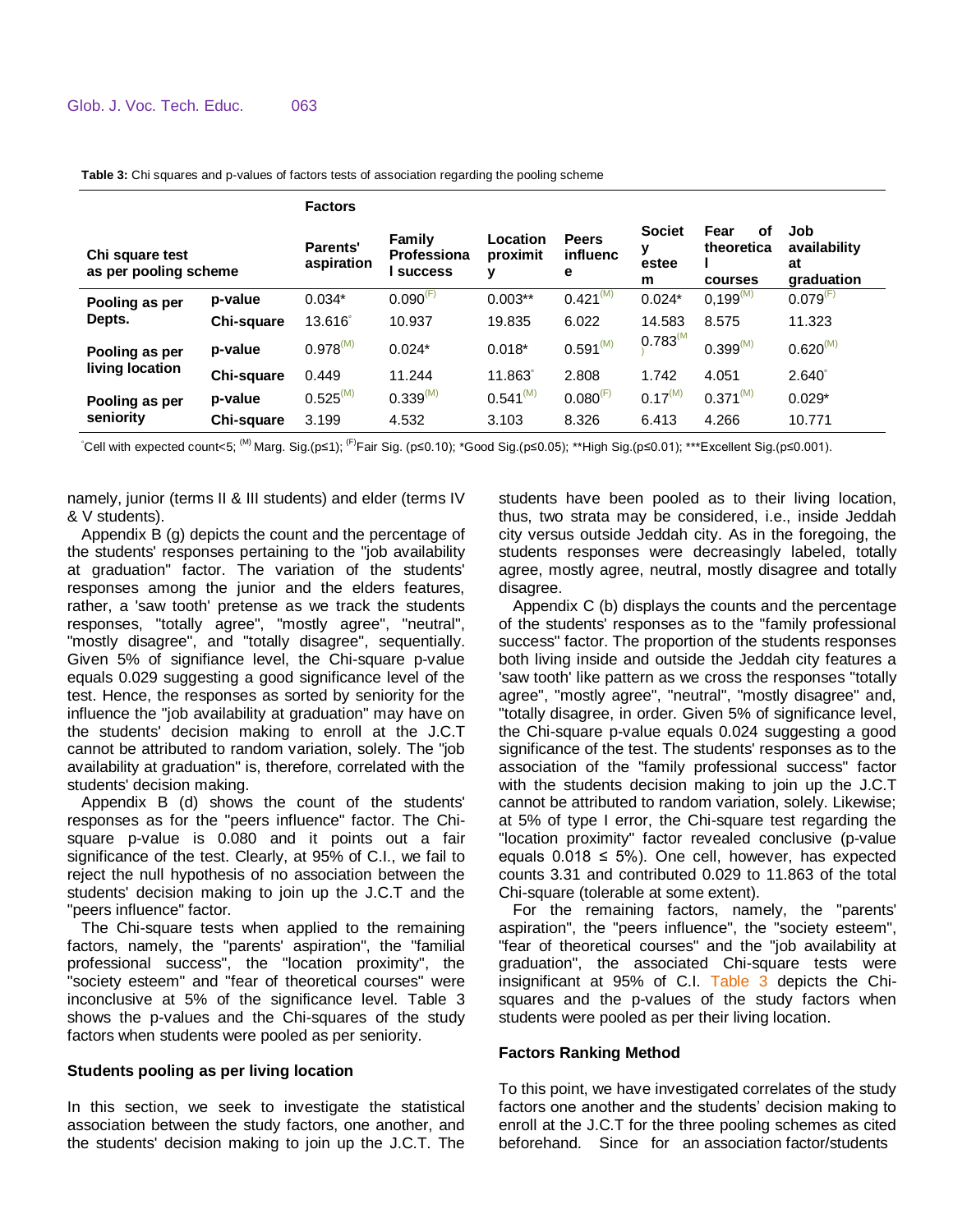**Table 4:** Global factors ranking

|                                   | <b>Parents'</b><br>aspiration | Family<br>professional<br><b>SUCCESS</b> | Location<br>proximity | <b>Peers</b><br>influence | <b>Society</b><br>esteem | Fear of<br>theoretical<br>courses | Job<br>availability<br>at graduation |
|-----------------------------------|-------------------------------|------------------------------------------|-----------------------|---------------------------|--------------------------|-----------------------------------|--------------------------------------|
| Pooling as per Depts.             | 2                             |                                          | 3                     |                           | 2                        |                                   |                                      |
| Pooling as per<br>living location |                               | 2                                        | 2                     |                           |                          |                                   |                                      |
| Pooling as per seniority          | -                             |                                          |                       |                           |                          |                                   | 2                                    |
| Pooling scheme weight             | 3                             |                                          | $3 + 1$               | 0                         | 3                        | -                                 | 2                                    |
| Grand weight                      |                               | 4                                        | 9                     |                           | 5                        | $\overline{\phantom{a}}$          | 5                                    |
| Rank                              | 2 <sup>rd</sup>               | 3 <sup>rd</sup>                          | 4 <sup>st</sup>       | 4 <sup>th</sup>           | 2 <sub>nd</sub>          | Dull<br>factor                    | 2 <sub>nd</sub>                      |

decision making, the related Chi-square test may turn out significant for one scheme and insignificant for another and, at 5% level, the test significance may position in either way; marginal (10%≤p), fair (5%≤p≤10%), good (1%≤p≤5%), high (1‰≤p≤1%) or excellent (p≤1‰), a formal method has been devised to assign a global weight to each factor, appropriately. The method has considered, i) the pooling scheme, ii) the significance level of the Chi-square test (p-value level), iii) and, the number of schemes wherein the association Chi-square test was found significant, that is, good, high or excellent. Because the students at the J.C.T were formerly administrated into Departments. and sections, the pooling scheme "as per Departments." has been given the prime importance. It is seconded by the "seniority" and the "living location" schemes, respectively. Accordingly, a significant factor/students decision making association that is, good, high or excellent, was assigned 3 marks weight if pooling was as per Departments., 2 marks weight if pooling as per seniority and, 1 mark weight if students were pooled by the living location. Apart from the pooling scheme, for a Chi-square test of a factor/decision making association, each factor being involved has been assigned a weight which reflects the association test significance level, correspondingly, i) a 4 marks weight is meant for a factor which underlies an association having an excellent Chi-square significance level, ii) 3 marks weight if high significance level, iii) 2 marks weight if good significance level, iv) 1 mark weight for fair significance level, v) and ultimately, 0 mark weight whenever the associated Chi-square test significance is merely marginal. Table 4 presents the grand weight of each factor as well as its prevalence/ranking. Notice, a factor ranked  $1<sup>st</sup>$  is considered the most important vis-àvis the students' decision making to join up the J.C.T and so forth. For the case being, the "location proximity" was found the prime factor which enters in play in the students' decision making to enroll at the J.C.T. It is coequally seconded by the "parents aspiration", the "society esteem" and the "job availability at graduation" factors.

## **CONCLUDING REMARKS**

The paper has addressed correlates between seven socio-economic factors and the decision making of the Saudi high schools graduates to enroll at the J.C.T in 2011/2012. For the students pooling, three schemes have been considered (i.e., pooling as per Depts., by seniority and by living location). The study has appointed the following issues.

i. 55% of the students arrived at the J.C.T with a high school G.P.A(s) 75/100 to 85/100 and 22.9% of them have G.P.A(s) greater than 85/100. Surprisingly, only 0.6% of the students being surveyed has G.P.A(s) higher than 95/100. To a certain degree, this is revealing of the middling fulfillment of the students enrolling at the J.C.T.

ii. Only 18% of the students enrolling at the J.C.T were issued from the secondary industrial schools which means that the majority (82%) of the J.C.T population does emanate from the general secondary sector with a little professional background. This explains the individual difference among students graduating from the J.C.T as it has been argued in Trabelsi et al. 2010. It is highly recommended to reverse the trend so that more admissions from the industrial schools could be fulfilled.

iii. Almost 62% of the students who enrolled at the J.C.T were issued from social middle class families.

iv. Adversely to what we presumed, the "location proximity" factor was found the most influential factor visà-vis the students' decision making to join up the J.C.T. Once more, this pronounces the empathic lack of the professional profiles of the students enrolling at the J.C.T. The "parents aspiration", the "society esteem" and the "job availability at graduation" factors came coequally second in terms of prevalence. The study has also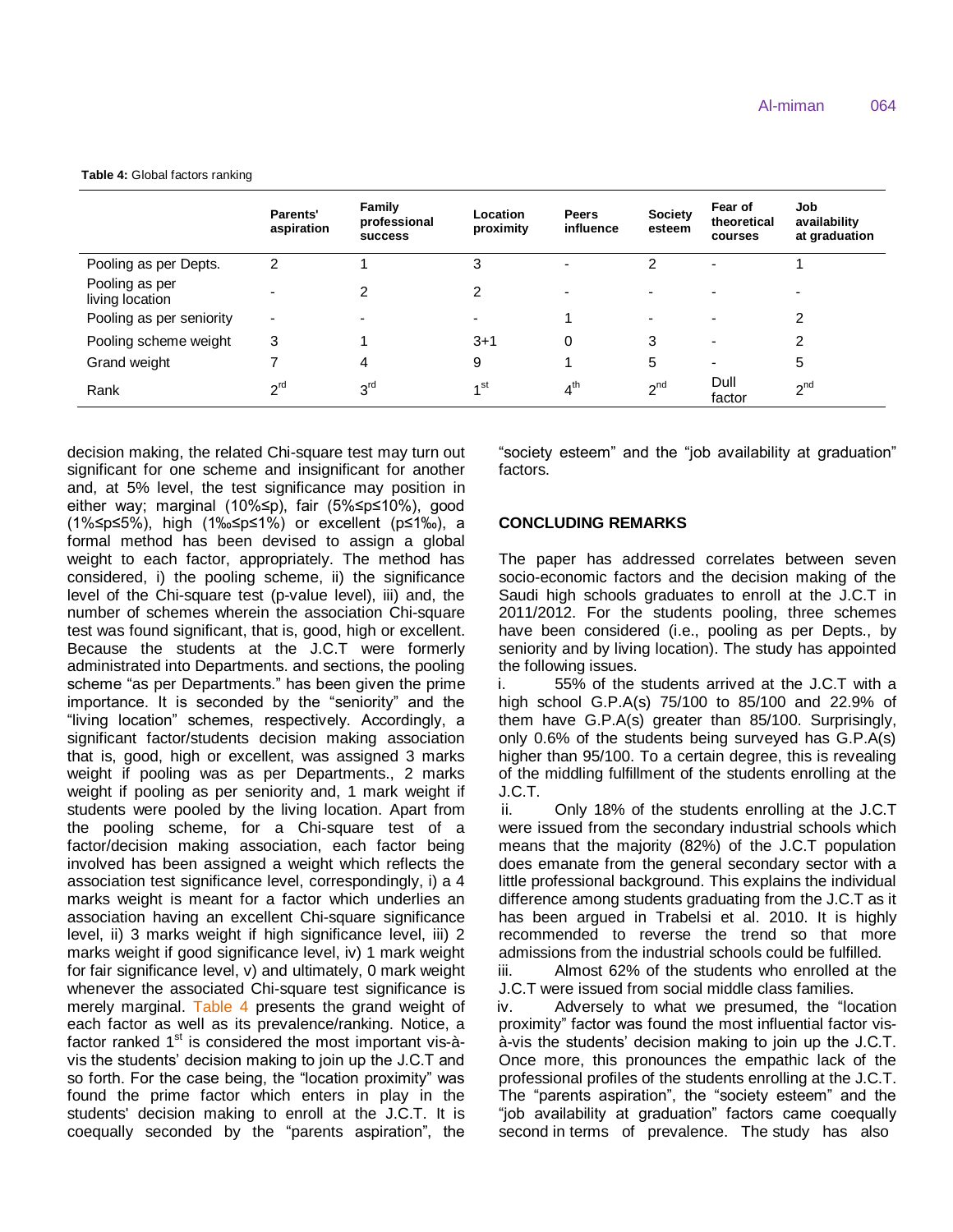pointed out that the "fear of theoretical course" factor does not intervene anyhow in the students' decision making.

As we adverted beforehand, the study has stressed the need of reviewing the admission criteria and the managerial strategy which have been applied to date at the J.C.T. This may partly explain the passable training capabilities of the student graduating from the J.C.T. Also, the paper findings hearten us to broaden the scope of the investigation so that others colleges of technology having similar/dissimilar cultural, socio-economic and professional environments could be reached for sake of assessment and benchmarking.

#### **REFERENCES**

- Avery, C. and Hoxby, C. M. (2004). Do and should financial aid packages affect students' college choices? In college choices: the economics of where to go, when to go, and how to pay for it. ed. Hoxby C.M.University of Chicago Press, 239-302
- Chapman, D. W. (1981). A model of student college choice. Journal of Higher Education, 52(5), 409-505
- Douglas, M. (2004). Design and Analysis of Experiments, 6th edition,John Wiley & Sons, inc.
- Ellwood, D. T. and Kane, T. J. (2000). Who is getting a college education? Family background and growing gaps in enrollment. Securing the Future: Investing in children from birth to college. eds. Danziger, S. and Walfogel, J. New York, Russel Sage Fundation, 283-324
- Fernandez, J. L. (2010). An exploratory study of factors influencing the decision of students to study at Universiti Sains Malaysia. Kajan Malaysia, 28(2), 107-136
- Geoffrey, T. and Jin, Y. (1997). [The interaction between technical and](http://www.sciencedirect.com/science/article/pii/S0738059396000727)  [vocational education and training \(TVET\) and economic development](http://www.sciencedirect.com/science/article/pii/S0738059396000727)

[in advanced countries.](http://www.sciencedirect.com/science/article/pii/S0738059396000727) International Journal of Educational Development, 17(3), 323-334

- Hanson, K. and Litten, L. (1989). Mapping the road to academia: A review of research on women, men and college selection process. In the undergraduate women. Issues in Education, ed. P. Perun, Lexington Books, 73-98
- Hearn, J. C. (1984). The relative role of academic, ascribed and socioeconomic characteristics in college destinations. Sociology of Education, 15(2), 81-102
- Hossler, D., Schmit, J. and Vesper, N. (1999). Going to college: How social, economic and educational factors influence the decision students make. Baltimore: John Hopkins University Press.
- Long, B. T. (2004). How have college decisions changed over time? An application of the conditional logistic choice model. Journal of Econometrics, 121, 271-296
- Manski, C.F. and Wise, D. (1983). College choice in America. Cambridge: Harvard University Press.
- Martin H. (2012). [Is it ever too late to study? The economic returns on](http://www.sciencedirect.com/science/article/pii/S0272775711001737)  [late tertiary degrees in Sweden.](http://www.sciencedirect.com/science/article/pii/S0272775711001737) Economics of Education Review, 31(1), 179-194
- McDonough, P. M. (1997). Choosing colleges: How social class and schools structures opportunity. Albany, State University of New York Press
- Menon, M. E. (2010). The effect of career counselors on the decision to pursue higher education: a mixed-methods investigation. Journal of Further and Higher Education, 34(4), 519-536
- Nevriye Y. and Azçayır, E. Y., (2009). Vocational and Technical Education in E.U. nations and Turkey. Procedia - Social and Behavioral Sciences, 1(1), 1038-1048
- O'Neil, J. M. (1982). Factors, correlates, Emotional barriers affecting career decision of college students. Distributed by ERIC **Clearinghouse**
- Rensis Likert (1932). A technique for the measurement of attitudes. Archives of Psychology, 55(140)
- Trabelsi, A. C. and Rezgui, M. A. (2010). A multifactor ANOVA study for trainees' performance measurement subjected to CADCAM and CAD courses. International Journal of Vocational and Technical Education. 2(3), 41-51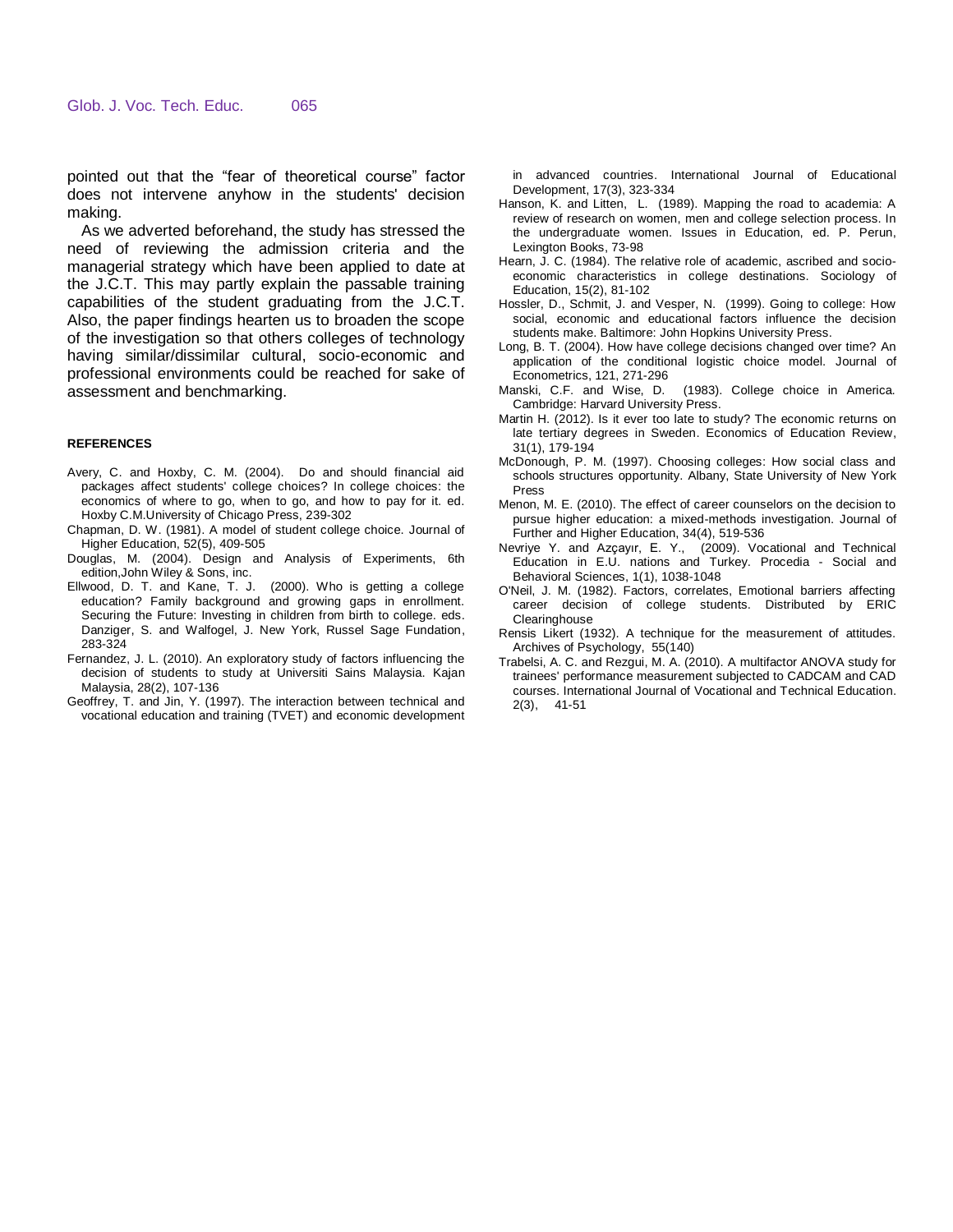| (a) Parents' aspiration |                                 |              |          |              |  |  |  |  |
|-------------------------|---------------------------------|--------------|----------|--------------|--|--|--|--|
| J.C.T.<br>Join          |                                 | Agree        | Disagree | Neutral      |  |  |  |  |
| up                      |                                 | $Count(\% )$ | Count(%) | $Count(\% )$ |  |  |  |  |
|                         | M & T Dept.                     | 65/41        | 45/32    | 10/31        |  |  |  |  |
|                         | M.T. Dept.                      | 53/33        | 52/36    | 13/39        |  |  |  |  |
|                         | E.T. Dept.                      | 16/10        | 33/23    | 5/15         |  |  |  |  |
|                         | C & A Dept.                     | 26/16        | 13/9     | 5/15         |  |  |  |  |
|                         | (b) Family professional success |              |          |              |  |  |  |  |
| J.C.T.                  |                                 | Agree        | Disagree | Neutral      |  |  |  |  |
| Join                    |                                 | Count        | Count    | Count        |  |  |  |  |
| up                      | M &T Dept.                      | 48           | 53       | 17           |  |  |  |  |
|                         | M.T. Dept.                      | 44           | 57       | 17           |  |  |  |  |
|                         | E.T. Dept.                      | 13           | 27       | 14           |  |  |  |  |
|                         | C & A Dept.                     | 9            | 26       | 9            |  |  |  |  |
|                         | (c) Location proximity          |              |          |              |  |  |  |  |

# **Appendix A.** Students' responses count *as per* Depts.

| J.C.T. |                                    | Agree    | Disagree        | <b>Neutral</b> |  |  |  |  |
|--------|------------------------------------|----------|-----------------|----------------|--|--|--|--|
| Join   |                                    | Count(%) | Count(%)        | Count(%)       |  |  |  |  |
| up     | M & T Dept.                        | 33/55    | 74/32           | 13/34          |  |  |  |  |
|        | M.T. Dept.                         | 19/32    | 80/34           | 18/46          |  |  |  |  |
|        | E.T. Dept.                         | 2/3      | 46/19           | 6/15           |  |  |  |  |
|        | C & A Dept.                        | 6/10     | 35/15           | 2/5            |  |  |  |  |
|        | (d) Peers influence                |          |                 |                |  |  |  |  |
| J.C.T. |                                    | Agree    | Disagree        | <b>Neutral</b> |  |  |  |  |
| Join   |                                    | Count    | Count           | Count          |  |  |  |  |
| up     | M & T Dept.                        | 58       | 45              | 18             |  |  |  |  |
|        | M.T. Dept.                         | 45       | 55              | 18             |  |  |  |  |
|        | E.T. Dept.                         | 18       | $\overline{31}$ | $\overline{7}$ |  |  |  |  |
|        | C & A Dept.                        | 18       | 20              | 6              |  |  |  |  |
|        | (e) Society esteem                 |          |                 |                |  |  |  |  |
| J.C.T. |                                    | Agree    | Disagree        | <b>Neutral</b> |  |  |  |  |
| Join   |                                    | Count(%) | Count(%)        | Count(%)       |  |  |  |  |
| up     | M & T Dept.                        | 70/37    | 22/27           | 28/44          |  |  |  |  |
|        | M.T. Dept.                         | 74/40    | 22/29           | 22/35          |  |  |  |  |
|        | E.T. Dept.                         | 21/11    | 22/28           | 12/18          |  |  |  |  |
|        | C & A Dept.                        | 23/12    | 13/16           | 9/3            |  |  |  |  |
|        | (f) Fear of theoretical courses    |          |                 |                |  |  |  |  |
| J.C.T. |                                    | Agree    | Disagree        | <b>Neutral</b> |  |  |  |  |
| Join   |                                    | Count    | Count           | Count          |  |  |  |  |
| up     | M & T Dept.                        | 35       | 57              | 27             |  |  |  |  |
|        | M.T. Dept.                         | 26       | 66              | 26             |  |  |  |  |
|        | E.T. Dept.                         | 15       | 32              | 9              |  |  |  |  |
|        | C & A Dept.                        | 15       | 15              | 14             |  |  |  |  |
|        | (q) Job availability at graduation |          |                 |                |  |  |  |  |
| J.C.T. |                                    | Agree    | Disagree        | <b>Neutral</b> |  |  |  |  |
| Join   |                                    | Count    | Count           | Count          |  |  |  |  |
| up     | M & T Dept.                        | 79       | 18              | 24             |  |  |  |  |
|        | M.T. Dept.                         | 77       | 15              | 25             |  |  |  |  |
|        |                                    |          |                 |                |  |  |  |  |
|        | E.T. Dept.                         | 26       | $\overline{17}$ | 13             |  |  |  |  |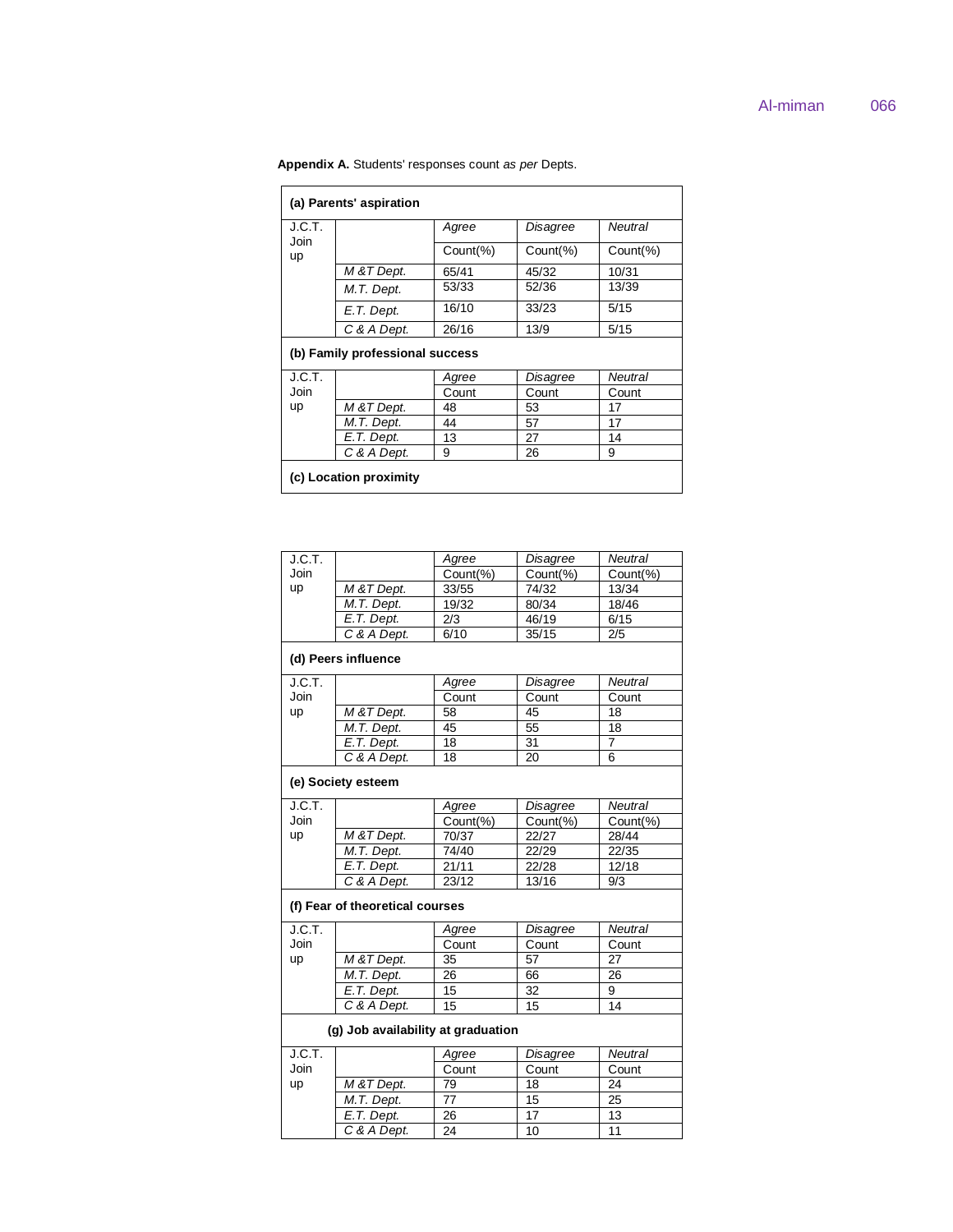|                | (a) Parents' aspiration            |                         |                        |                           |                            |                |
|----------------|------------------------------------|-------------------------|------------------------|---------------------------|----------------------------|----------------|
| J.C.T.         |                                    | <b>Totally</b><br>agree | <b>Mostly</b><br>agree | <b>Mostly</b><br>disagree | <b>Totally</b><br>disagree | <b>Neutral</b> |
| Join           |                                    | Count                   | Count                  | Count                     | Count                      | Count          |
| <b>up</b>      | Term II+III.                       | 30                      | 63                     | 41                        | 34                         | 14             |
|                | Term IV+V.                         | 22                      | 44                     | 41                        | 28                         | 18             |
|                | (b) Family professional success    |                         |                        |                           |                            |                |
| J.C.T.         |                                    | Totally<br>agree        | Mostly<br>agree        | Mostly<br>disagree        | Totally<br>disagree        | <b>Neutral</b> |
| Join           |                                    | Count                   | Count                  | Count                     | Count                      | Count          |
| up             | Term II+III.                       | 22                      | 43                     | 44                        | 40                         | 32             |
|                | Term IV+V.                         | 10                      | 35                     | 48                        | 36                         | 24             |
|                | (c) Location proximity             |                         |                        |                           |                            |                |
| J.C.T.<br>Join |                                    | Totally<br>agree        | Mostly<br>agree        | Mostly<br>disagree        | <b>Totally</b><br>disagree | Neutral        |
| up             |                                    | Count                   | Count                  | Count                     | Count                      | Count          |
|                | Term II+III.                       | 10                      | 20                     | 51                        | 80                         | 21             |
|                | Term $\overline{IV+V}$ .           | 14                      | 38                     | 63                        | 90                         | 31             |
|                | (d) Peers influence                |                         |                        |                           |                            |                |
| J.C.T.<br>Join |                                    | Totally<br>agree        | <b>Mostly</b><br>agree | Mostly<br>disagree        | Totally<br>disagree        | Neutral        |
| up             |                                    | Count                   | Count                  | Count                     | Count                      | Count          |
|                | Term II+III.                       | 21                      | 66                     | 34                        | 37                         | 26             |
|                | Term IV+V.                         | 13                      | 44                     | 49                        | 29                         | 20             |
|                | (e) Society esteem                 |                         |                        |                           |                            |                |
| J.C.T.         |                                    | Totally<br>agree        | <b>Mostly</b><br>agree | <b>Mostly</b><br>disagree | <b>Totally</b><br>disagree | <b>Neutral</b> |
| Join           |                                    | Count                   | Count                  | Count                     | Count                      | Count          |
| up             | Term II+III.                       | 31                      | 68                     | 22                        | 14                         | 48             |
|                | Term IV+V.                         | 31                      | 53                     | 25                        | 19                         | 27             |
|                | (f) Fear of theoretical courses    |                         |                        |                           |                            |                |
| J.C.T.         |                                    | Totally<br>agree        | Mostly<br>agree        | <b>Mostly</b><br>disagree | <b>Totally</b><br>disagree | Neutral        |
| Join           |                                    | Count                   | Count                  | Count                     | Count                      | Count          |
| up             | Term II+III.                       | 20                      | 33                     | 53                        | 38                         | 40             |
|                | Term IV+V.                         | 18                      | 17                     | 41                        | 41                         | 36             |
|                | (g) Job availability at graduation |                         |                        |                           |                            |                |
| J.C.T.         |                                    | Totally<br>agree        | <b>Mostly</b><br>agree | <b>Mostly</b><br>disagree | Totally<br>ddisagree       | Neutral        |
| Join           |                                    | Count(%)                | Count(%)               | Count(%)                  | Count(%)                   | Count(%)       |
| up             | Term II+III.                       | 72/62                   | 45/51                  | 8/35                      | 15/39                      | 44/60          |
|                | Term IV+V.                         | 45/38                   | 43/49                  | 15/65                     | 23/61                      | 29/40          |
|                |                                    |                         |                        |                           |                            |                |

**Appendix B.** Students' responses count *as per* seniority.